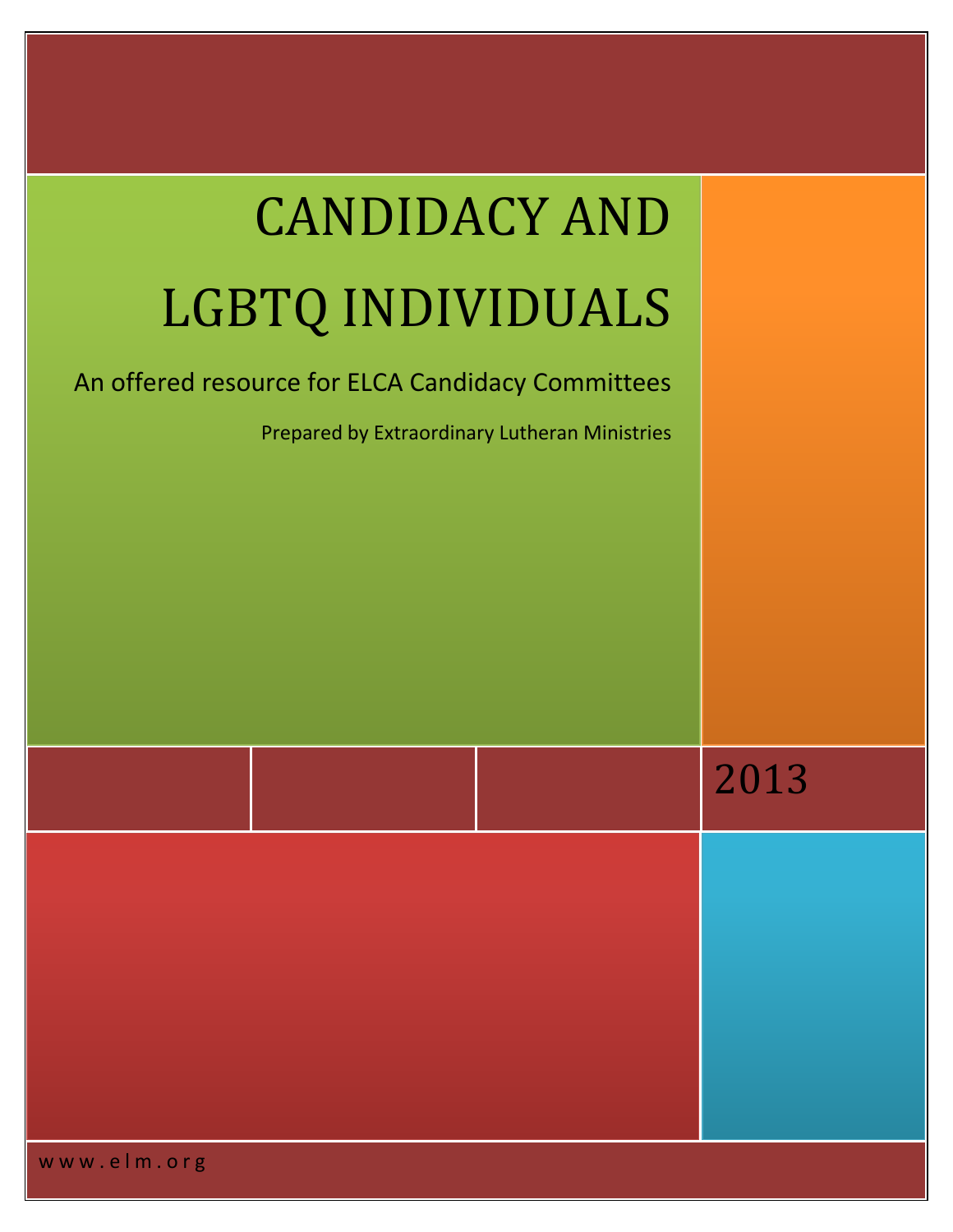# **Dear Colleague,**

"Candidacy and LGBTQ Individuals" was prepared by Extraordinary Lutheran Ministries (ELM) as an offered resource for Synodical Candidacy Committees in the ELCA in their work with candidates seeking rostering in the ELCA. It is especially designed to facilitate relationships with lesbian, gay, bisexual, transgender and queer-identified (LGBTQ) candidates, although much of it is applicable to the work with all candidates.

Some candidacy committees may have limited experience in engaging LGBTQ candidates. This guide is intended to help that engagement to be a respectful and rewarding one for both candidates and committees. Extraordinary Lutheran Ministries has been working with openly LGBTQ candidates for ministry for many years and has learned quite a bit in the process. This resource has developed out of that work and through extensive review and conversations with LGBTQ candidates, Candidacy Committee members, seminary staff, and synodical personnel.

Extraordinary Lutheran Ministries (www.elm.org) is a social ministry organization that affirms and supports publicly identified LGBTQ Lutheran rostered leaders and those pursuing a call to rostered leadership while engaging allied congregations and ministries to proclaim God's love and seek justice for all. We have three primary programs: **Proclaim**, the professional community for Lutheran rostered leaders and seminarians who publicly identify as LGBTQ; **Ministry Engagement**, which connects ministries led by or open to leadership by LGBTQ leaders; and **Accompaniment**, which supports LGBTQ people through the candidacy and call processes. The Accompaniment Advisory Team includes the following people: Rev. Dr. Randy Nelson, Rev. Dawn Roginski, Rev. Rod Seeger, Rev. Anita Hill, Rev. Tom Taylor, Rev. Joy McDonald Coltvet, Rev. Jason Bense, Rose Beeson, and Asher O'Callaghan. Any member of the Advisory Team can be reached via the email candidacy@elm.org.

It is our hope that this document will be a useful resource for the church.

With gratitude for your partnership,

Randy a. Nelson

The Rev. Dr. Randy A. Nelson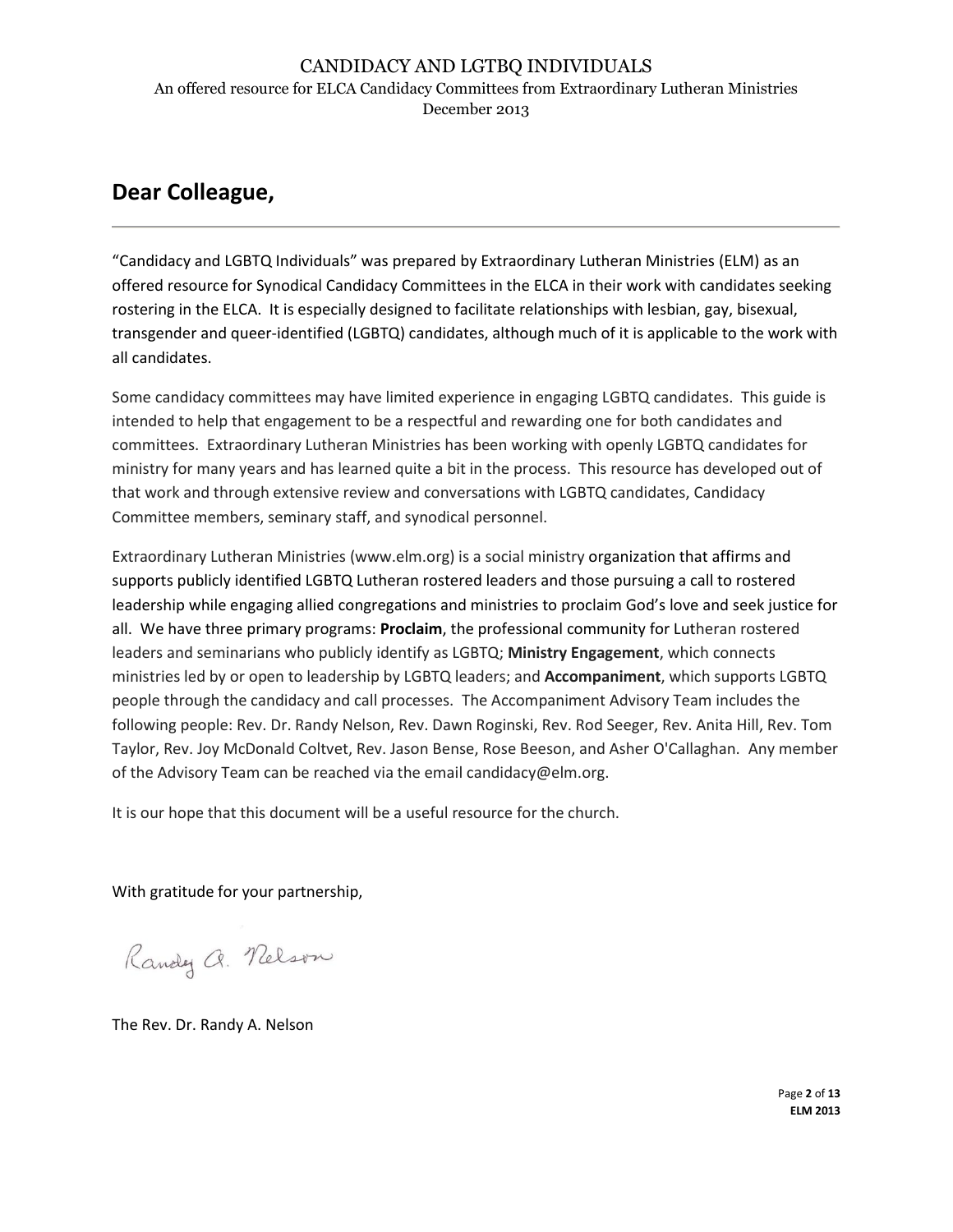#### **Entrance**

Entrance is a significant step in the life of a candidate and in the life of the church. Typically it is a time in which candidates are invited to share their basic call story and for Candidacy Committee panel members to become acquainted with the candidate. Usually the entrance interview provides the entry into a fruitful relationship that builds over time.

For candidates it can be a time of some uncertainty and anxiety as they experience the process for the first time. That may be especially true for lesbian, gay, bisexual, transgender, queer (LGBTQ) candidates for whom the church has not always been a welcoming or safe place. Panel members are expected to be aware that LGBTQ candidates have not always been treated respectfully by the church or Candidacy Committees in the past.

In order to begin the relationship in the most positive light, panel members are expected to approach the entrance interview keeping in mind that the purpose of the interview is a time to get acquainted with the candidate and determine whether the candidate is to be encouraged in their journey. It is not a time for extensive discussion about a candidate's sexuality or LGBTQ sexuality in general. Even if such an exchange is informative for the panel, a candidate is not expected to educate a panel about their sexuality and/or gender identity. Asking candidates intimate questions about their sexual life is an abuse of power.

In all stages of the candidacy process, candidates, particularly vulnerable seminary students, may feel forced to answer overtly sexual questions that violate the candidate's boundaries and leave the interviewee feeling sexually harassed or exploited.

This does not imply that panel members should avoid talking about sexuality or other issues that are very real and important to the candidate's life and ministry. However, panel members are expected to be aware of their motivations in their questioning. Candidates of all sexual orientations and gender identities, at each level of the candidacy process, can expect to be asked about their sexual ethics. Here are some suggested questions for inviting conversation about sexuality specifically with LGBTQ individuals:

- How do you see being LGBTQ as a gift to your ministry and to the wider church?
- Being a pastor is hard work for anyone, but the discrimination that LGBTQ pastors sometimes  $\bullet$ experience in the church and society could add additional stress to your work as a pastor. What are some ways you take care of yourself when life gets stressful?
- How do you define family? If you do not have the support of your family of origin, what are some of the other ways you have created family or participate in communities of accountability?
- It is reasonable to have feelings about how the church has discriminated against LGBTQ individuals or ways that you have experienced the church as abusive in your life. Are there ways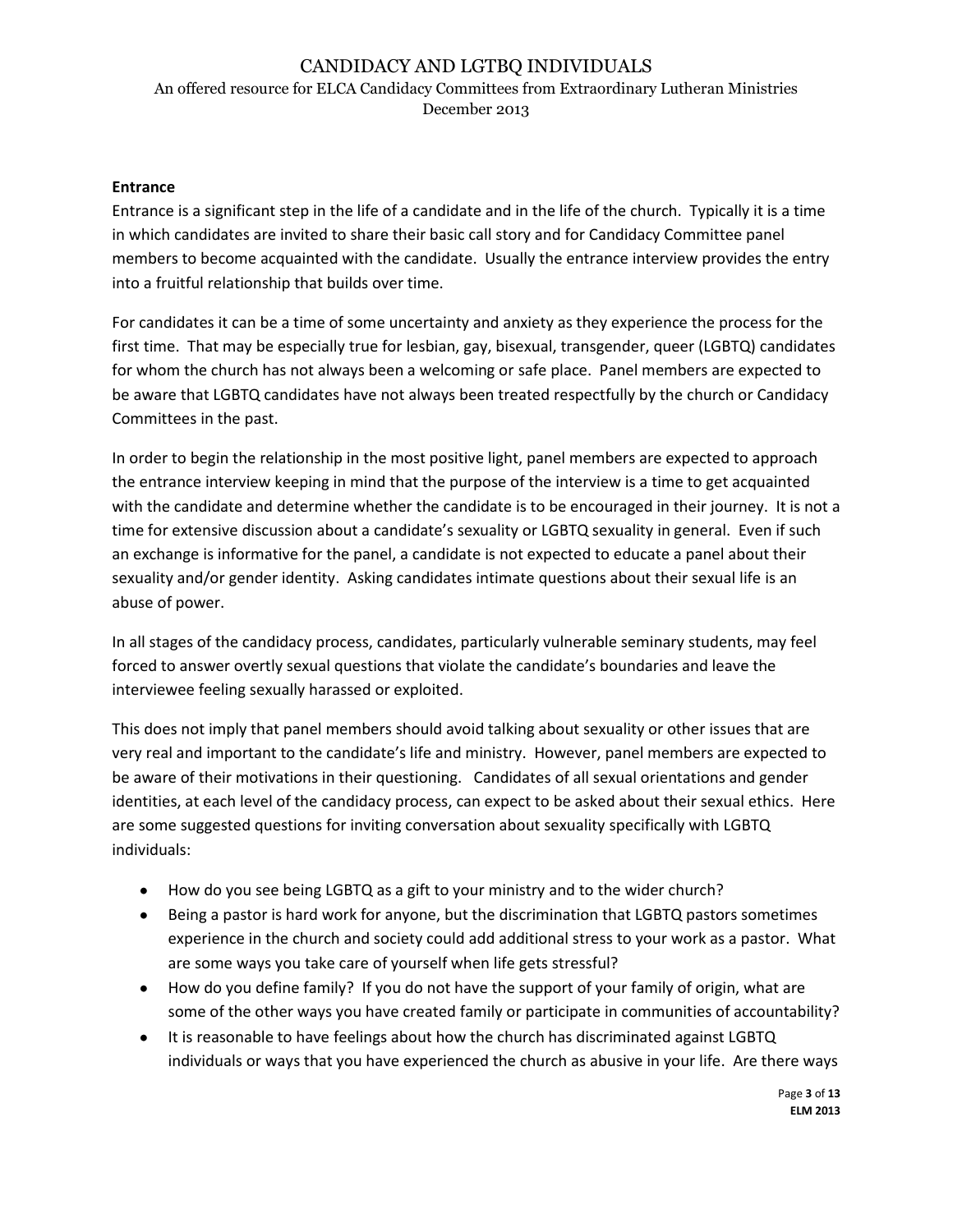# CANDIDACY AND LGTBQ INDIVIDUALS

An offered resource for ELCA Candidacy Committees from Extraordinary Lutheran Ministries December 2013

in which the church can be a place of reconciliation in light of the need for healing from such experiences?

Some common things that may come up at an entrance interview with LGBTQ candidates:

- LGBTQ candidates often exhibit strength and insight as they have explored the connections between their sexuality and/or gender identity and their faith and calling to ministry.
- An LGBTQ candidate's home congregation may refuse to support them because they are LGBTQ or the candidate's home congregation may be of another denomination when all the Lutheran congregations in their geographic region are not welcoming to LGBTQ individuals. Perhaps, affiliation with an ELCA congregation while in college would be possible. If that is not possible either, the expectation that each candidate's entrance application include registration in an ELCA congregation would need to be explored by the candidate and panel together. Perhaps, the requirement of one year of membership in a Lutheran church and the expected registration could be waived, with a strong recommendation that the candidate become a member of a welcoming congregation near their seminary (if possible).
- Some LGBTQ candidates express (current or past) questioning of their call because of their experiences with discrimination in the church or because they fear that they would have to be political or an activist in order to be a pastor who is LGBTQ. Alternatively, candidates may express a deep conviction of their call, one that they have chosen to follow despite challenges.
- Candidates may talk about their coming out process (to themselves, God, family) in different stages. The individual pressures faced in the coming out process cannot be fully understood. For some people resolution in the coming out process happens quickly, for others it takes decades. Loss of support, family, jobs and many other important factors play a role in this process. Like all people, LGBTQ individuals have different levels of disclosure to different people in their lives. While it may be possible, it should not be assumed that if it takes a long time for someone to come out or to be out in all aspects of their life that it is an indication that they are manipulative or untrustworthy.
- Some LGBTQ candidates are alienated from their biological family because of their sexual orientation or gender identity or expression. In these instances, the panel is expected to be sensitive to these realities and focus on the networks of family support the candidate has created.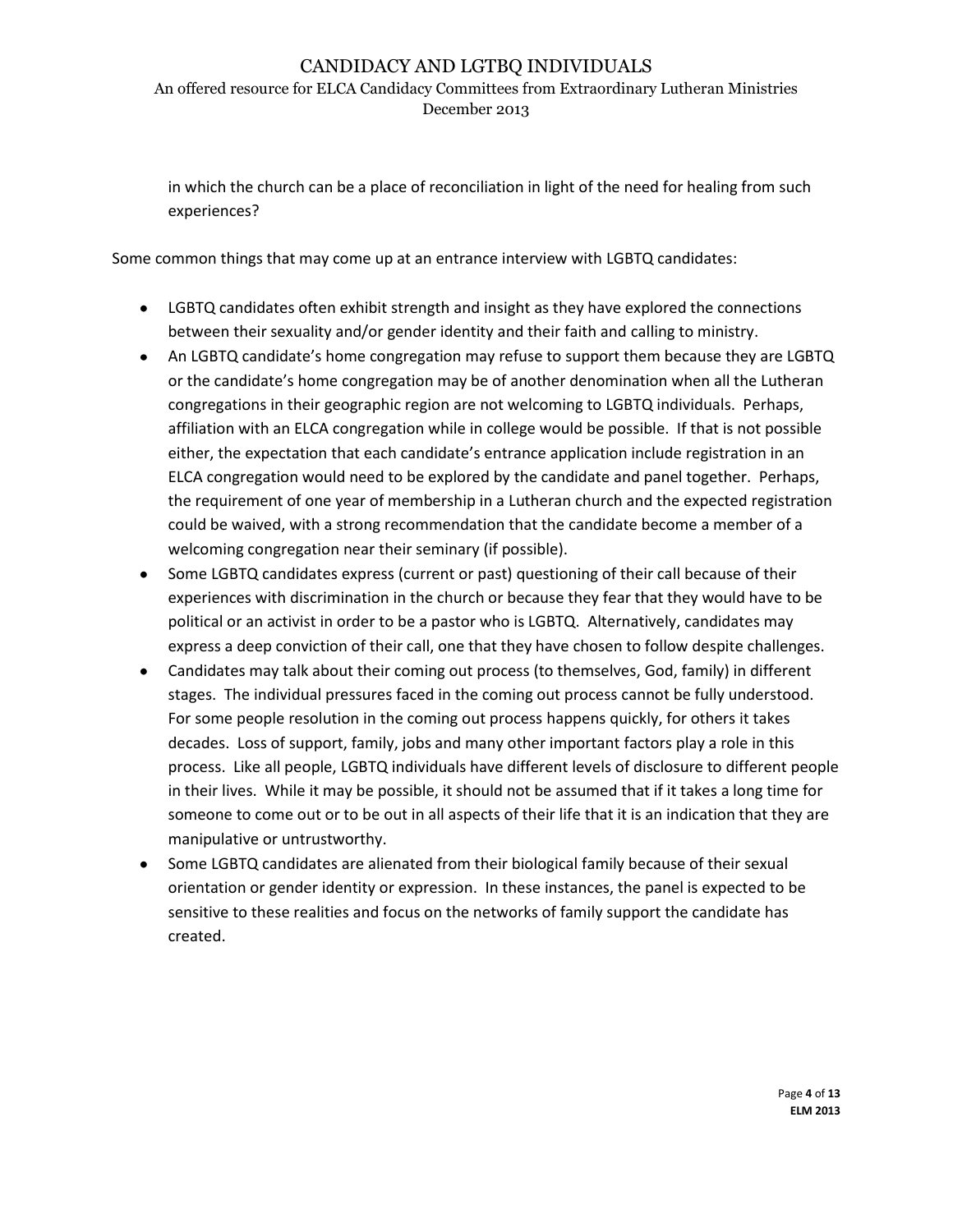#### Best Practices:

- 1. *It is always best to let a candidate choose if and how they want to self-identify* (pronouns, sexual orientation, family status, etc). While there are many benefits to coming out, there are times when this is not safe. Being fully out can result in physical harm, loss of citizenship, loss of employment, and/or loss of custody or visitation rights of their children. All candidates should be allowed to self identify and to choose the pronouns that work for them understanding that such self-identification may change over time. Additionally, candidates should be encouraged to self-identify in terms of their relationship. LGBTQ couples may use various terms to describe their relationship, including partner, spouse, wife, husband, etc. Ask how the candidate identifies their relationship and then use those terms respectfully.
- 2. *Ideally, there should be at least one LGBTQ member on the candidacy panel.* In order to prevent tokenism we encourage candidacy panels to expand their diversity. Each panel is expected to have at least one person who can provide advocacy and education to the panel while recognizing that there are a variety of ways of understanding sexual orientation, gender identity, and gender expression. While helpful to have people with diverse backgrounds, orientations, and lived experiences on the panel, one LGBT and/or Q person cannot speak to the situation of all candidates.
- 3. *Candidates may need a liaison to help them navigate discrimination issues at their seminary.*  Discrimination around scholarships, housing opportunities, and grading are issues that LGBTQ candidates sometimes experience. It is essential to have a liaison to support the candidate and ensure that the candidate is able to continue through seminary and the candidacy process. It is also useful to allow the panel to discern any red flags to which they want to pay attention in contrast to what may be an expression of the bound conscience of a member of the seminary faculty and thus not a red flag with respect to the candidate.
- 4. *Panel Members Need to Educate Themselves.* Panel members are expected to know the basics about LGBTQ issues and terminology, common discrimination LGBTQ members face, and their own assumptions about LGBTQ individuals and communities. There are many resources available for this kind of education, and Extraordinary Lutheran Ministries is ready to suggest resources if necessary or desired.

### **Psychological Report**

The intention of this section is to serve as a way to learn about how some of society's discrimination against LGBTQ individuals uniquely affects their psychological reports. Reviewing psychological reports is to be done with care, or it can easily become a traumatic or abusive experience for some LGBTQ candidates. While the information listed below can give the panel information about what can typically be expected on the psychological report of a LGBTQ individual, it is still important, as a part of due diligence, not to ignore something simply because the candidate is LGBTQ.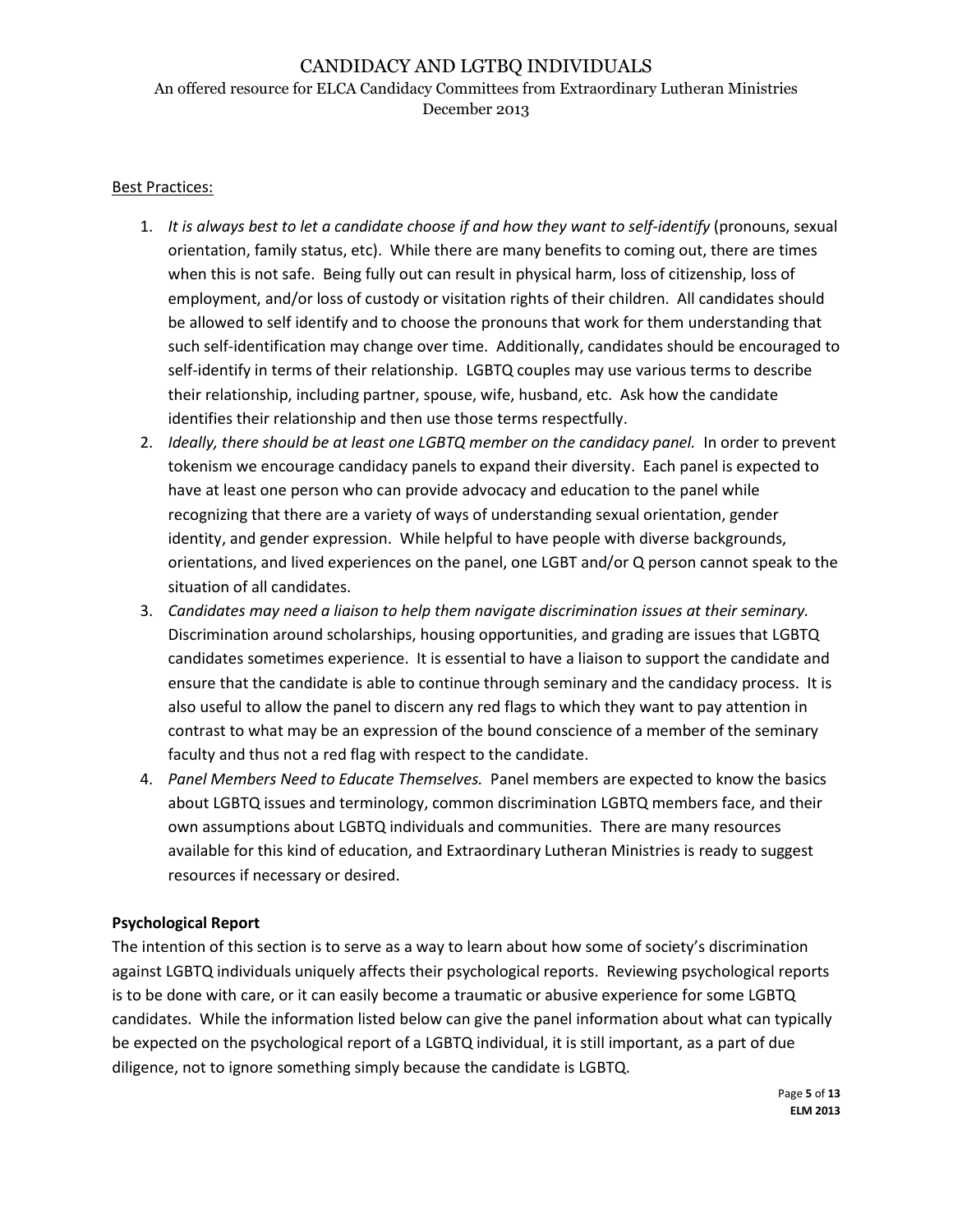### December 2013

Some common things found in the psychological reports of LGBTQ individuals:

- Some LGBTQ individuals experience (past and present) abuse from psychological communities, psychological tests, or individual therapists.
- We recommend specialized education for any panel about transgender issues and the ways that the psychological community has been and, in some cases, continues to be abusive toward transgender individuals. This should be a diverse education that, at minimum, covers:
	- *1.* Information about the spectrum of transgender individuals and experiences (for example many transgender persons don't desire surgery or are financially or otherwise incapable of having operations; also it should not be assumed that any given transgender individual uses hormones).
	- *2.* Information from others who are working outside the psychological community who are sensitive to the ways that psychology can be abusive to transgender individuals.
- It is common to see anger and defensiveness with respect to the church in psychological reports, given the discriminatory and sometimes abusive experiences many candidates have had. Some reports have indicated that the candidate "has issues with authority" or "needs to be in charge." While these can be red flags for some, they may also be the very gifts that enable the LGBTQ candidate to find a first call, to renew a congregation, to serve in a geographical region where there is little collegial support, or to do missionary work. For some individuals, approval in candidacy or ordination provides greater healing in this area than any other work the LGBTQ person is able to do.

# Best Practices:

- 1. *Require the individuals providing psychological evaluations for candidates to be free from bias against LGBTQ individuals, women, or other minority groups.*
- 2. *Learn about the particular growth areas, characteristics and ways that psychological tests affect LGBTQ individuals (should include but not be limited to):*
	- LGBTQ individuals may be described as having identity disorders or delayed identity development. This may mean that the candidate came out later in life or is still in the process of naming their identity and/or gender expression even as they engage in the work of theological education.
	- Gender role tests are questionable at best. For example, a gender queer person may present themselves in different ways. The committee is expected to be aware that doing so is not evidence of dysfunction.
	- Sometimes trial and error in relationships or finding new ways to have families can be called "inconsistency" or "immaturity." Sometimes it is true, but other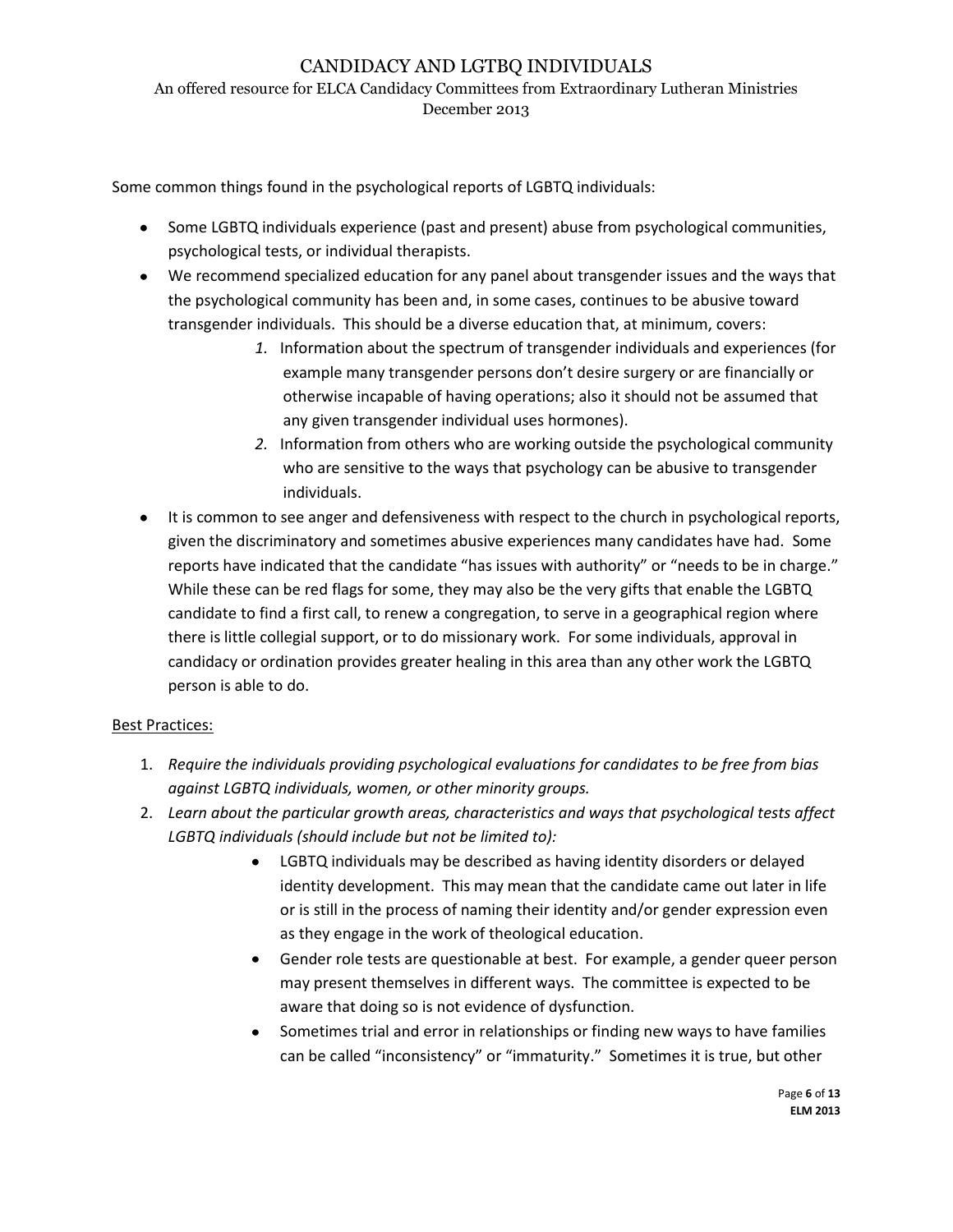# CANDIDACY AND LGTBQ INDIVIDUALS

An offered resource for ELCA Candidacy Committees from Extraordinary Lutheran Ministries December 2013

> times this is one way a psychologist's bias can appear in a psychological evaluation.

- 3. *The following may be more prevalent among LGBTQ individuals given their experience as LGBTQ persons*:
	- History of family trauma and/or abuse.
	- Abandonment, unhealthy relationships or shunning from family members and/or support communities.
	- Increased depression, addiction and suicide rates.
	- $\bullet$ Higher rates of disabilities (particularly the autistic spectrum and learning disabilities which tend to be diagnosed later in life than in their straight counterparts)
	- Increased exposure to trauma (from attack, discrimination and abuse)
	- Differences in bodily expressions or being closed off to some expressions or experiences (as a result or protection from trauma, transgender identity, and the dynamics of the closet).
	- Higher likelihood that divorce (as response to coming out) may be violent,  $\bullet$ legally complicated, and result in messy custody battles.
	- Differences in how family is defined or organized, gender roles in relationship and diverse parenting styles, birth and custody arrangements.
	- Greater financial difficulties (due to discrimination, lack of family support or lack of health insurance).
	- May have a hard time being successful in traditional therapy (particularly group therapy) and require more attempts to find therapy or group settings that are a better match for them.

Acknowledging the presence of one or more such factors in the journey of an LGBTQ candidate can become an opportunity to explore how the candidate has addressed such issues in their life and how that has contributed to their sense of readiness for a call to rostered service.

# **Clinical Pastoral Education**

Some CPE supervisors use the same psychological models that are used in psychological reports. Not only is a panel expected to pay attention to any discrimination or bias against LGBTQ candidates that may appear in the supervisor's report or in the dynamics between the candidate and their supervisor, but also in the comments of their peers which are intentionally diverse and from many different theological backgrounds. Sometimes theological differences about the essence of who an LGBTQ person is, and how they live their life, appear in their evaluation as a "significant conflict with other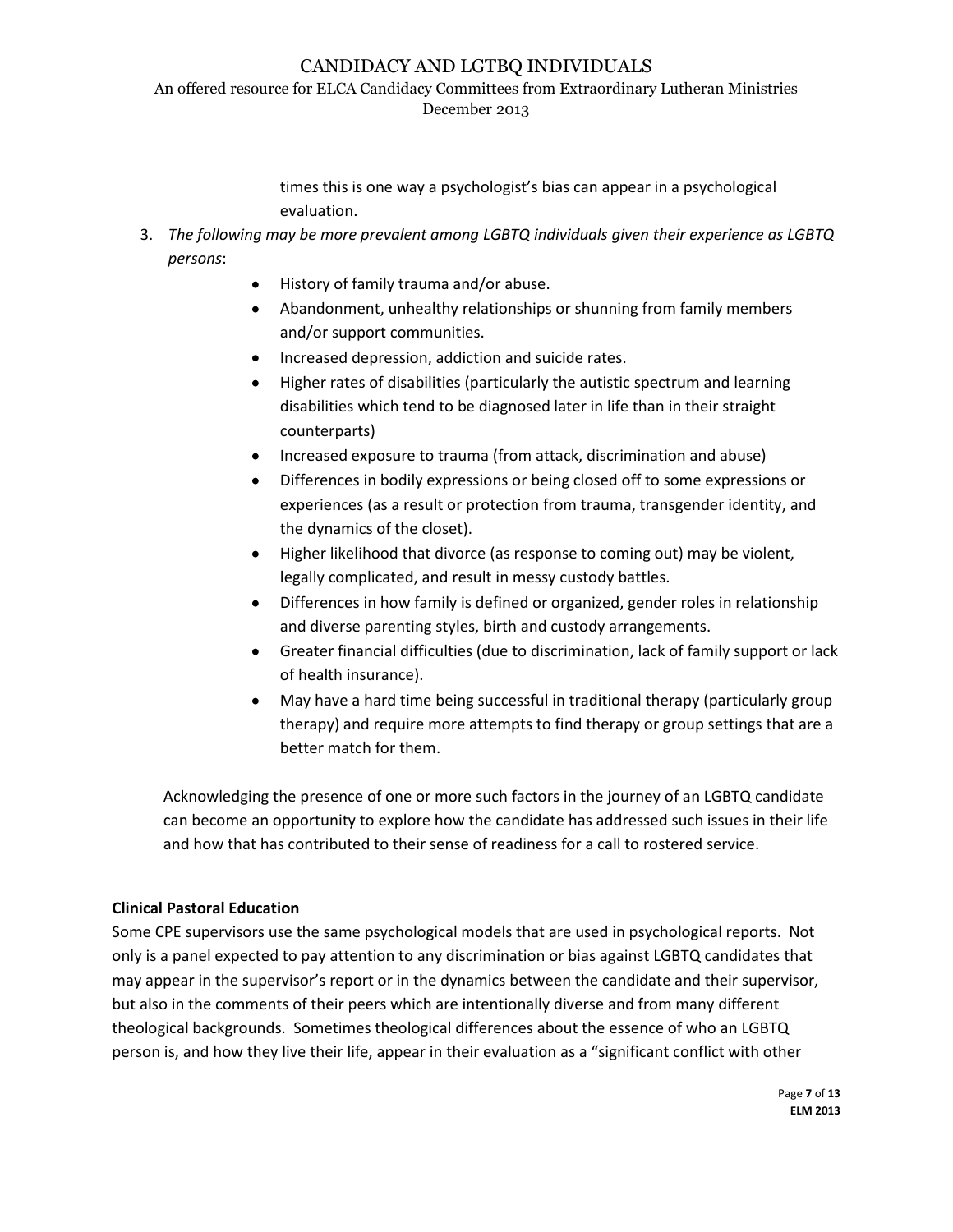#### December 2013

members of the group," "an inability to handle conflict," labeling the candidate as "confrontational" or "unable to receive feedback or criticism." These comments are common ways that LGBTQ discrimination or bias gets documented in CPE evaluations. It is always important to clarify the meaning of such comments with a candidate.

### **Background Checks**

Candidacy committees will have due diligence when it comes to background checks. While reviewing background check red flags for LGBTQ individuals it is important to note that discrimination can appear in the following ways:

- As the stated or unstated cause of a termination from a job or training program.
- In laws that may or may not still be enforced. These laws vary dramatically from jurisdiction to jurisdiction. A law that may seem unimaginable in your current location may well still exist in other parts of the country. It is not that long ago that being gay, lesbian, or changing one's gender was a criminal offense in many jurisdictions. Additional laws about LGBTQ assembly, behavior, bias or harassment from law and judicial officials still exist today.
- Some LGBTQ individuals have been arrested in solidarity with the oppressed or in demonstrations against unjust laws and practices.
- Divorces and custody issues may cause red flags due to injustice in the justice system, the extra layer of family conflict that "coming out" can cause in a family, or from the LGBTQ individual's sense that they have to hide a part of themselves in order to be allowed to have a family legally.
- Particular care is expected to be paid to transgender individuals during the background check as they may not want, nor should they be required, to reveal their transgender status. For example, they may want a letter to certain past employers to say "he" and a letter to other employers to say "she." For the safety of the candidate, these accommodations are appropriate.
- Some LGBTQ individuals will have red flags on the background check because of financial discrimination. Sometimes these issues are caused by employment discrimination, the inability to share health care with their partner or family, the low number of jobs for out LGBTQ pastors in the Lutheran church, decreased pay due to minority status, lack of familial support, housing discrimination or other issues. Candidacy committees may need to readjust their understanding of financial health for LGBTQ individuals acknowledging the economic realities in the life of the individual candidate and facilitating a realistic discussion about the causes of any financial issues that exist and how to avoid additional financial difficulty going forward.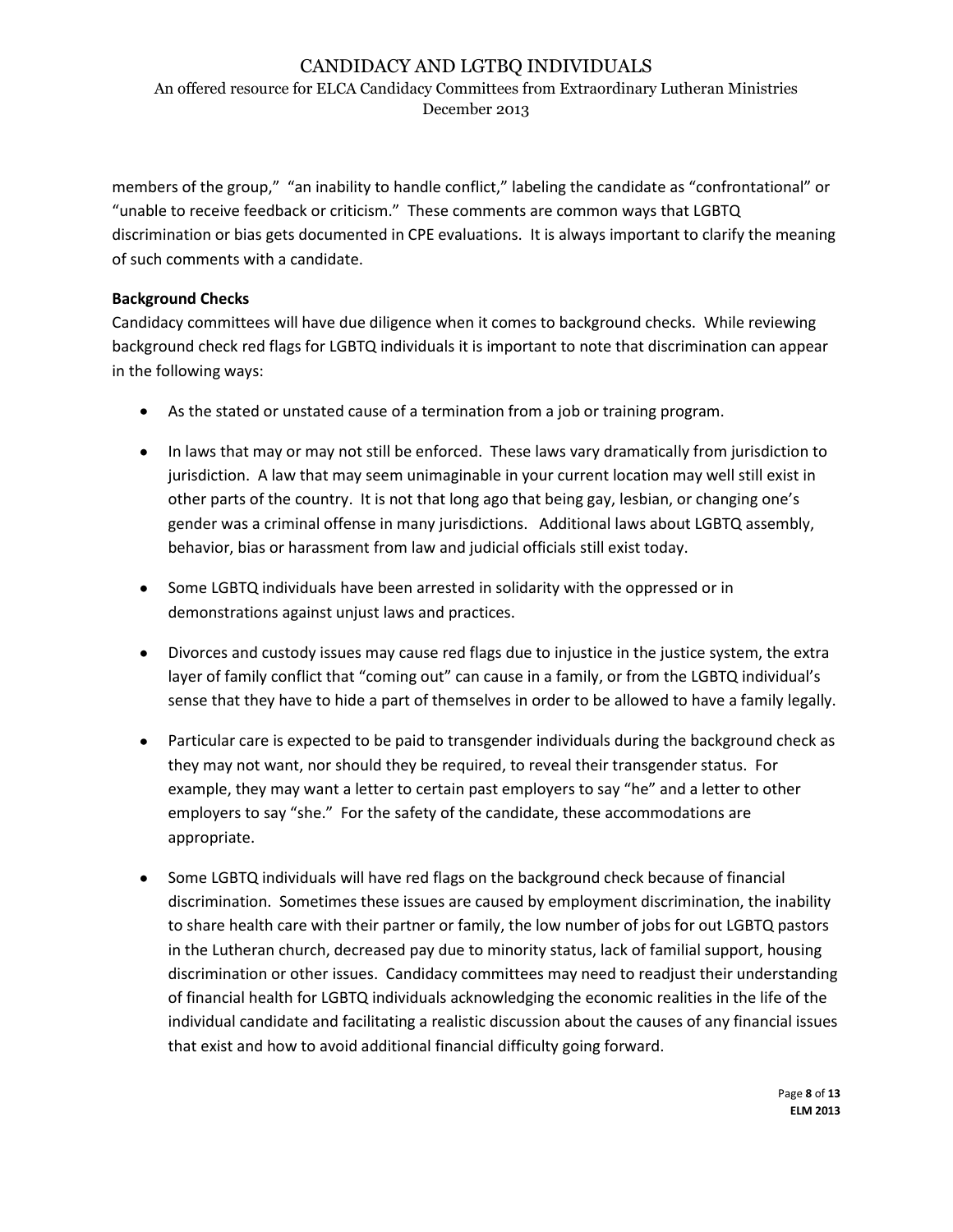#### **Endorsement**

In addition to the best practices and tips from the section on Entrance, there are also some things that particularly affect LGBTQ candidates during the time of endorsement.

It is worth repeating that while endorsement is a particularly appropriate time to ask questions about the candidate's ethics in a congregation, panel members should avoid asking inappropriate sexual questions that they would not ask heterosexual candidates.

Some common things that may come up in an endorsement interview with LGBTQ candidates:

- Most LGBTQ candidates are aware that receiving a call as an openly LGBTQ rostered leader is likely to be difficult and they may have some anxiety in relation to that awareness. The panel, therefore, will continue to encourage the candidate's call without attempting to relieve that anxiety inappropriately. It is also inappropriate for a panel to encourage candidates into nonordination tracks or out of their call in order to protect them from discrimination. Candidates should be thinking about how they will work as a rostered leader in a church with diverse views of LGBTQ individuals and how their particular gifts can be an asset to our church.
- $\bullet$ Some LGBTQ candidates who have experienced discrimination may be very interested in justice work and may express a desire to work outside of congregations in non-parish settings. Sometimes this is practical, as it may take years or decades before some congregations or synods are willing to call LGBTQ rostered leaders. Other times it is just where someone is in their process of healing from discrimination or abuse from churches. Still other times it is a true call to justice ministry in or outside of congregational settings. The candidacy panel is expected to take care with this part of a candidate's discernment to help them recognize their call.

#### **Internship**

Hosting a LGBTQ intern benefits both the intern and the congregation. The intern's preparation for rostering in the ELCA is advanced and the congregation has the opportunity to further explore and define its mission and ministry as it witnesses to the larger church and community the mutual benefit in partnering with an LGBTQ intern.

For some LGBTQ candidates, acceptance and success in internship can be healing affirmation after past discrimination as they discern their call to congregational ministry. Other candidates will find that a congregation or supervisor that said they would be a welcome and safe space for the LGBTQ candidate was wrong about what the congregation was ready for. While congregations tend to work through their discomfort and are often more willing to accept LGBTQ rostered leaders and seminarians after they have experienced one, great care is to be taken to check in with LGBTQ candidates on internship to make sure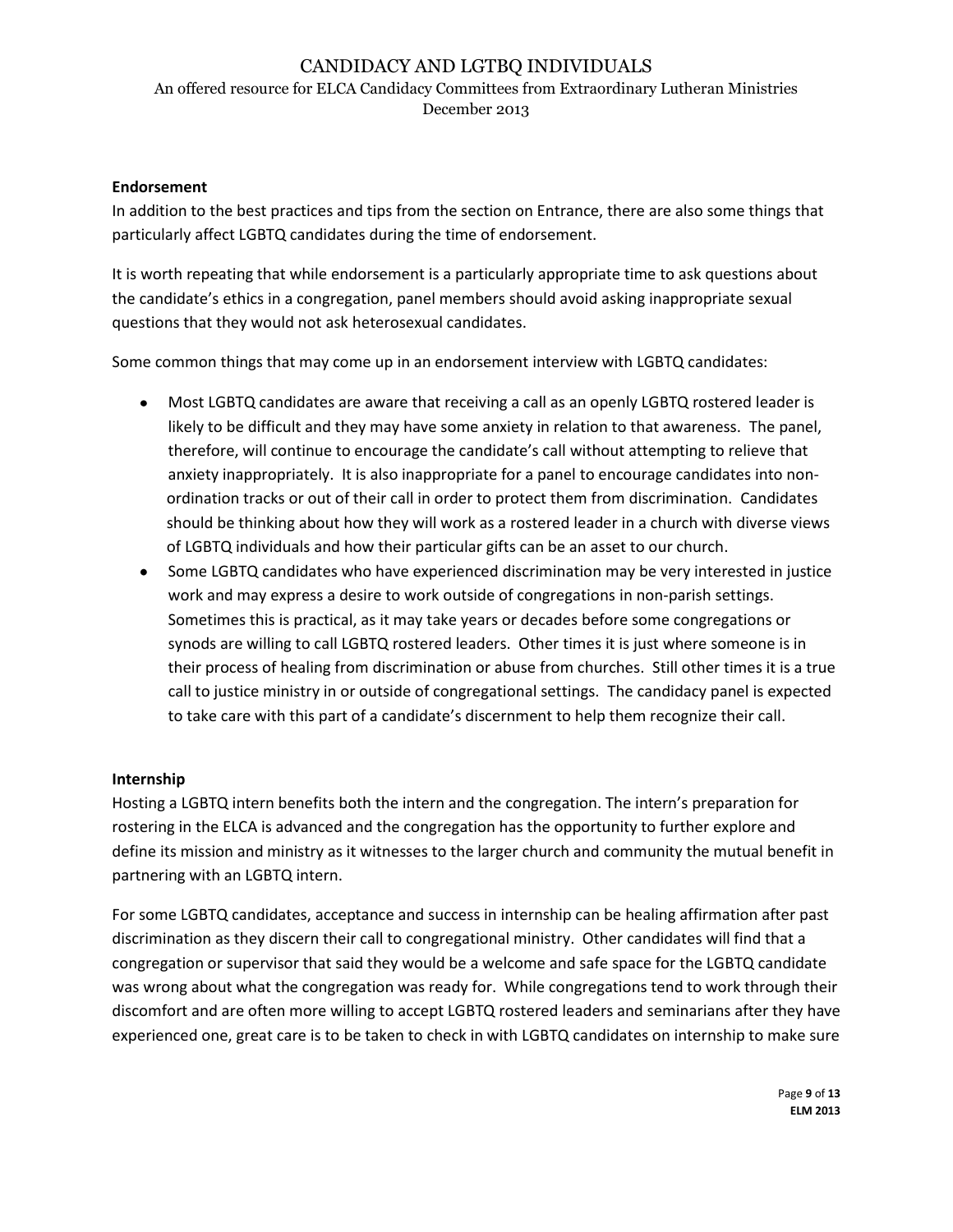December 2013

they have outlets of support (in or outside of the congregation), that they have appropriate self care, and to prevent serious harm or abuse of the candidate.

ELM experience with internships prior to and after the 2009 ELCA policy changes can provide helpful counsel for Candidacy Committees. What follows are some of our more important learnings.

- The internship site is to be arranged through an ELCA seminary according to guidelines developed by the ELCA.
- The congregation as a whole, not just a smaller group in the congregation, is expected to be open to the intern. Supervisors bear the responsibility of educating the congregation about LGBTQ issues and informing the congregation of the candidate's sexual orientation and/or gender identity before they arrive. This process can be transformative in the life of a congregation and one of the gifts of hosting an LGBTQ intern. Requiring the candidate to come out after arriving at their internship site not only makes it hard for the intern to be a student in that setting, but often ends up creating an unsafe and sometimes abusive environment. Additionally, it risks the congregation feeling as if they were tricked. Regardless of how the congregation handles it, a plan to keep secrets from the congregation (particularly secrets about sexuality) is dangerous and a poor model for an intern. Thus, the intern is to be able to be publicly transparent to the congregation and authentic in their self-understanding of their sexual orientation and/or gender identity.
- Expectations about living arrangements for the candidate's partner or about the candidate's ability to date while on internship are to be expressed before the candidate arrives.
- The candidate's family (however they define that) is to be allowed to fully participate in the life of the internship site. However, the large amount of discrimination and abuse people have experienced from the Lutheran church means that it is possible that the candidate's family may not be Christian, Lutheran or interested in participating in the life of the internship site. The candidate's family is to be invited to participate fully, and allowed to decide what is right for them. Talking about these expectations before the candidate arrives prevents unnecessary conflicts.
- Open conversation is expected to occur about any expectations the internship site has about gender roles, dress or behavior. LGBTQ individuals may have different assumptions about gender roles and dress than straight people. Outlining what professional dress is in the internship site is helpful for all interns, but having different expectations based on gender can be problematic.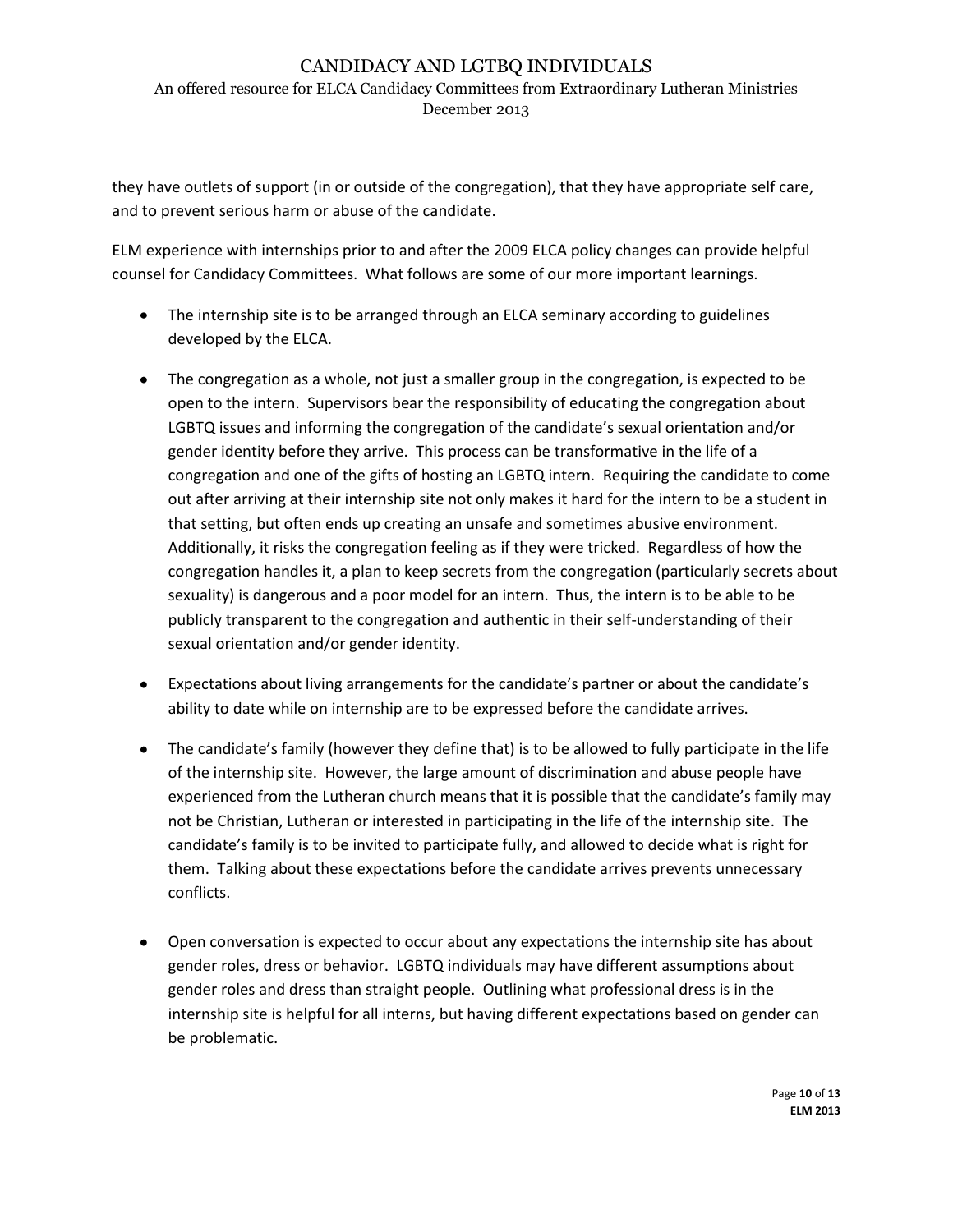#### December 2013

- The internship supervisor is expected to be out about their sexual orientation (LGBTQ or not). While closeted rostered leaders can be wonderful supervisors, it is a dangerous situation in which to put an out candidate. For example: the rostered leader could become envious of the candidate's ability to be open with the congregation; the rostered leader could act in inappropriate ways in order to keep their secret; or it could lead to an unhealthy dynamic where the intern is asked to keep other secrets from colleagues, the congregation, the seminary or their candidacy panel that are potentially abusive.
- LGBTQ individuals may have different financial needs (due to lack of support from family, variations in available health insurance for partners, and employment discrimination), and additional support for the candidate may be needed for a healthy internship experience.
- LGBTQ individuals may need help finding a healthy match and the candidacy committee and seminary may need to be flexible in order to provide the best internship experience possible for the candidate.

### **Approval**

The more active and direct relationship between the candidate and the Candidacy Committee panel typically concludes with the approval decision. Once approved and assigned to a synod, the candidate comes under the care of the leadership of the synod to which the candidate has been assigned. However, the need for support continues as this has proven to be a very difficult time for some candidates, especially LGBTQ candidates. Until an approved candidate receives a call, the relationship between candidate and Candidacy Committee remains an active one. The greater the length of time between approval and first call, the more important the need for continued support of the candidate becomes. A Candidacy Committee panel will want to consult with the appropriate synodical personnel/bishop with respect to any particular role it may be able to play in that waiting period.

#### **Conclusion**

We hope this has been a useful guide and support for your work with candidates for ministry. Thank you for your ministry and service to these leaders.

#### **Acknowledgements**

This resource is a revision of a document written by the Rev. Megan Rohrer. It was revised under the leadership of the Rev. Randy Nelson. Reviewers and contributors included members of the LGBTQ community; rostered leaders; seminarians; former and current candidacy committee members; seminary faculty; and ELCA synodical bishops. Additional information about Extraordinary Lutheran Ministries is available a[t www.elm.org.](http://www.elm.org/)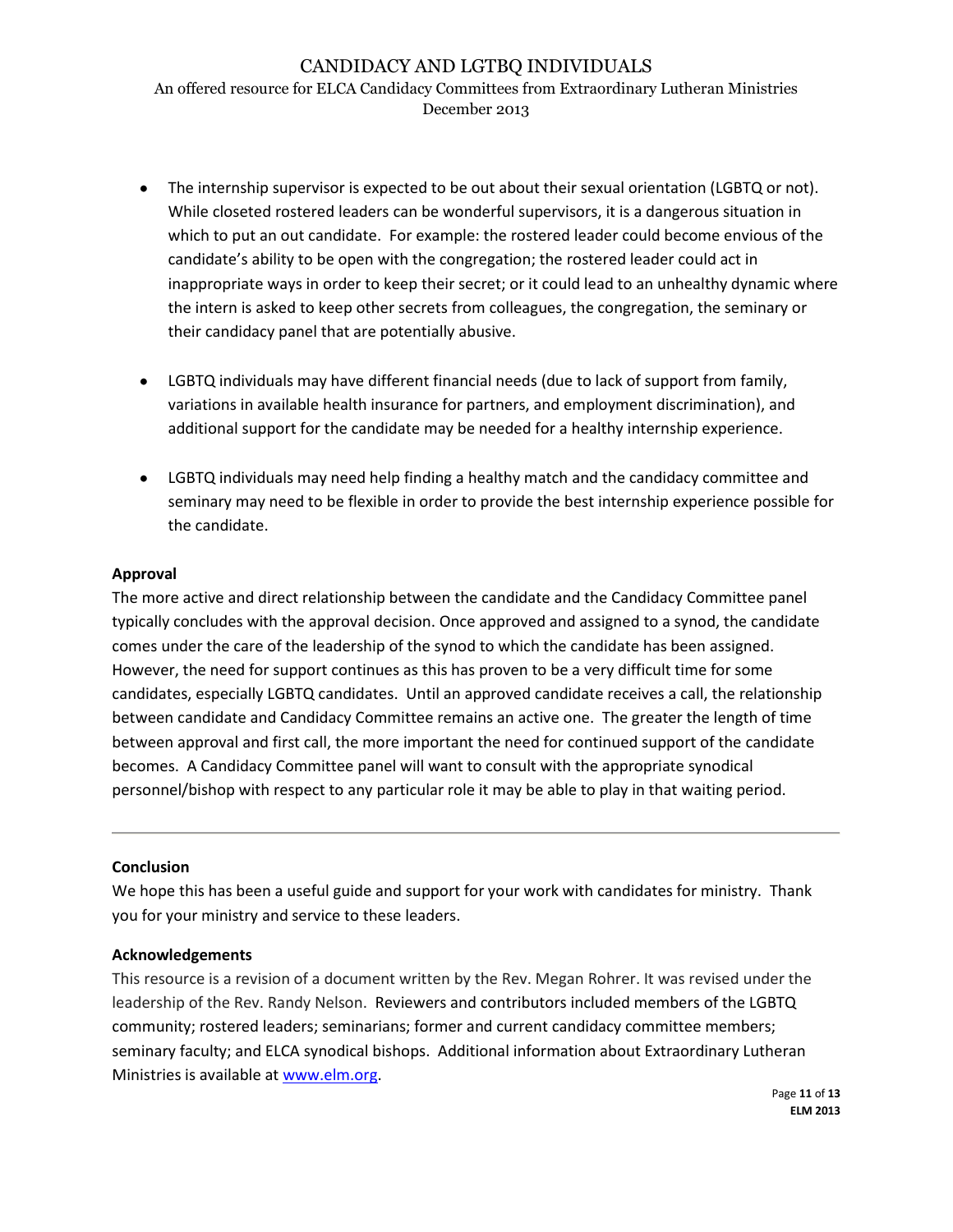# CANDIDACY AND LGTBQ INDIVIDUALS

An offered resource for ELCA Candidacy Committees from Extraordinary Lutheran Ministries December 2013

## **Short Glossary of Terms**

**Accompaniment:** Program of Extraordinary Lutheran Ministries – walking with LGBTQ seminarians or candidates in the Lutheran candidacy process.

**Extraordinary Lutheran Ministries (ELM):** ELM is a self-funded social ministry organization that affirms and supports publicly identified LGBTQ Lutheran rostered leaders and those pursuing a call to rostered leadership while engaging allied congregations and ministries to proclaim God's love and seek justice for all. Extraordinary Lutheran Ministries does this work through three main programs: Proclaim, Accompaniment, and Ministry Engagement. Through this work, ELM ensures that LGBTQ leaders and the ministries they lead can proclaim God's love and seek justice for all people.

**Gender Identity:** One's innermost concept of self as male or female or both or neither—how individuals perceive themselves and what they call themselves. One's gender identity can be the same or different than the sex assigned at birth. Individuals are conscious of this between the ages 18 months and 3 years. Most people develop a gender identity that matches their biological sex. For some, however, their gender identity is different from their biological or assigned sex. Some of these individuals choose to socially, hormonally and/or surgically change their sex to more fully match their gender identity.

**Gender Expression**: Refers to the ways in which people externally communicate their gender identity to others through behavior, clothing, haircut, voice, and other forms of presentation. Gender expression also works the other way as people assign gender to others based on their appearance, mannerisms, and other gendered characteristics. Sometimes, transgender people seek to match their physical expression with their gender identity, rather than their birthassigned sex. Gender expression should not be viewed as an indication of sexual orientation.

**Gender Role:** This is the set of roles, activities, expectations and behaviors assigned to females and males by society. Our culture recognizes two basic gender roles: Masculine (having the qualities attributed to males) and feminine (having the qualities attributed to females). People who step out of their socially assigned gender roles are sometimes referred to as transgender. Other cultures have three or more gender roles.

**LGBTQ:** Often used as shorthand to refer to a variety of people with diverse sexual orientations and/or gender identity. The letters commonly refer to lesbian, gay, bisexual, transgender, and queer.